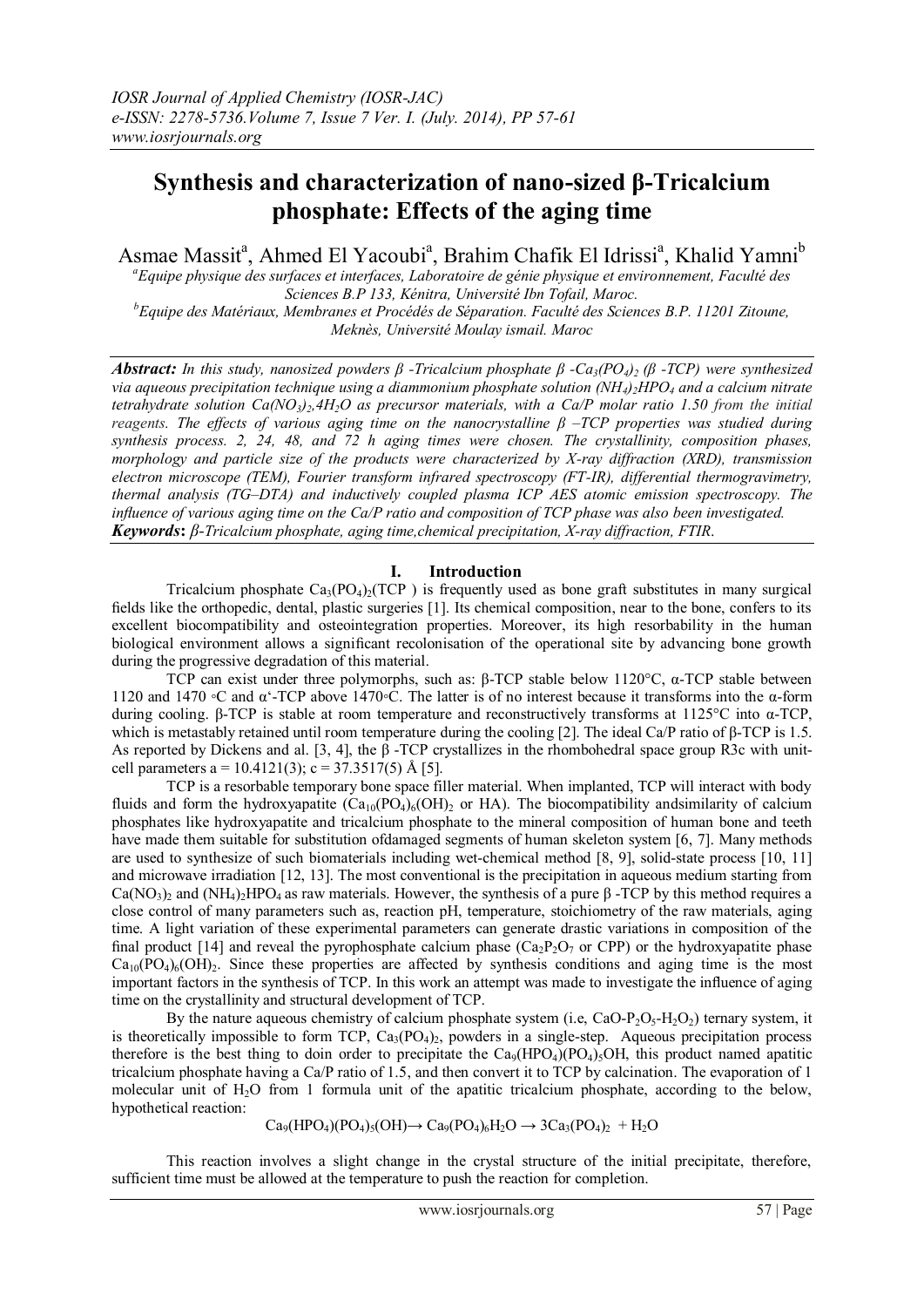# **II. Experimental**

### **1. Preparation of the apatitic tricalcium phosphate (Ap-TCP)**

The apatitic tricalcium phosphate  $Ca_9(HPO_4)(PO_4)_5(OH)$  powders were prepared by aqueous precipitation technique using a diammonium phosphate solution  $(NH<sub>4</sub>)<sub>2</sub>HPO<sub>4</sub>$  (DAP) and a calcium nitrate tetrahydrate solution  $Ca(NO<sub>3</sub>)<sub>2</sub>, 4H<sub>2</sub>O$  (CNT) as precursor materials. CNT and DAP solutions were prepared by dissolving the crystals in distilled water. In all the reactions, the ratio of calcium to phosphorous was  $Ca/P = 1.5$ (mole ratio). All reactions occur at CTN and DAP concentrations of 0.15M and 0.1M, respectively, at room temperature, and at a pH of about 10. CNT solution was added to the DAP solution in constant stirring. 2 ml of 25 vol.% ammonium hydroxide NH4OH solution was added to regularize the pH value following the addition of calcium phosphate. This precipitated solution was stirred for 2 h and aged at room temperature for different times ranging from 2h to 72h. The precipitate was filtered and washed repeatedly using distilled water to remove  $NH_4^+$  and  $NO_3^-$  ions. The resultant precipitate was dried at 60 $\degree$  C for 24 h in a dry oven.

#### **2. Production of β -Ca3(PO4)2.**

These fine powders produced are calcined at  $800^{\circ}$ C (with a heating rate of  $10^{\circ}/$ mn) in electrically heated chamber furnace into alumina crucible and soaked at this temperature for 12 hours. Samples were cooled to room temperature with a cooling rate of 5° C/mn.

#### **III. Investigations methods**

#### **1. XRD patterns**

Crystalline phases were identified by means of a XPERT-PROPW3050/60 (Theta/Theta) X-ray diffractometer (XRD) using CuKα radiation and operating at 45 kV and 40 mA. XRD patterns were collected over the 2θ range of 3-90° at a step size of 0.06°. Crystalline phases detected in the patterns were identified by comparison to the standard patterns from the ICDD-PDF (International Center for Diffraction Data-Powder Diffraction Files).

The mean crystallite size (D) was calculated from the XRD line broadening measurement from the Scherrer equation [15] Eq (1):

$$
D = 0.89 \lambda / \beta \cos\theta (1)
$$

Where  $\lambda$  is the wavelength of the used Cu K $\alpha$  radiation,  $\beta$  is the full width at the half maximum of the β-TCP line and θ is the diffraction angle.

The fraction of crystalline phase (Xc) of the β-TCP powders was evaluated by the following Eq. (2) [16]:

$$
Xc = 1 - v/I
$$
 (2)

Where I is the intensity of highest diffraction peak and  $\nu$  is the intensity of the hollow between two considered diffraction peaks of β-TCP.

#### **2. FTIR spectra**

The functional groups present in the prepared powder were recorded on FTIR spectrophotometer, VERTEX 70, Genesis Series (400–4000 cm-1, resolution 4, scans 20). For this 1% of the powder was mixed and ground with 99% KBr and the spectrum was taken in the range of 400 to 4000 cm<sup>-1</sup>.

#### **3. Thermogravimetric analysis**

Thermogravimetric analysis TG/DTA (Model Lapsys DSC-DTA/TG SETARAM) were performed in an air atmosphere only on the starting chemicals of our powder synthesis route over the range of 30°–1000°C, with a scan rate of 20°C/min.

#### **4. Chemicalanalyzes by ICP-AES**

The Ca/P ratio of the dried powder was measured by inductively coupled plasma ICP-AES atomic emission spectroscopy (modela2- JobinYvon). No differences were observed in the Ca/P values between the asdried and calcined powders.

#### **5. Transmission electron microscopy**

The size and morphology of fine powders were observed on a transmission electron microscope (Philips CM10, Eindhoven, The Netherlands) that operated at the acceleration voltage of 100 kV.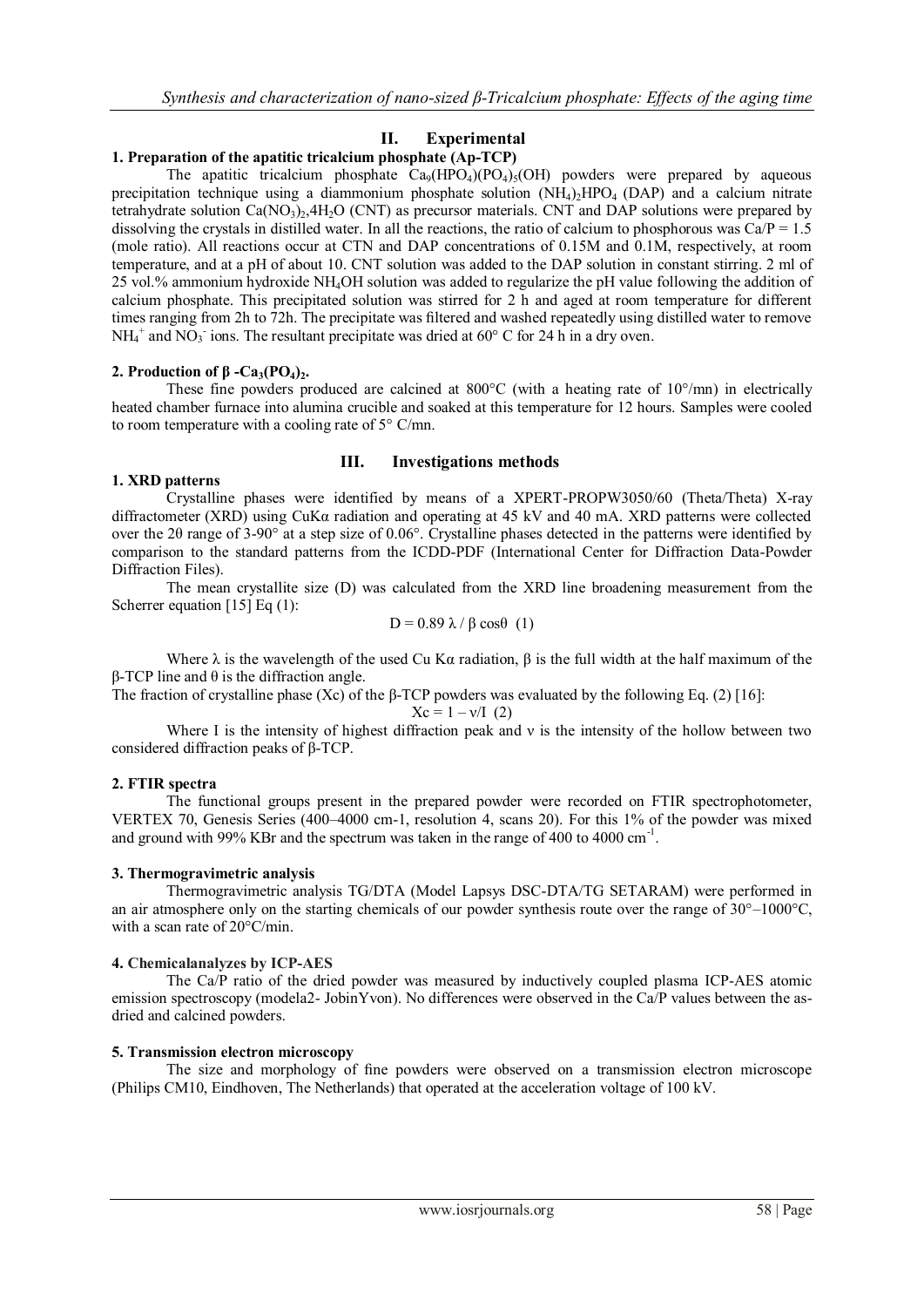## **IV. Results and discussion**

The XRD patterns of the samples aged for different aging periods and sintered at 800°C are given in Figure 1.



**Figure 1**: XRD spectra of the samples calcined at 800°C and aged at differents times.

All the diffraction peaks positions match well with the standard XRD pattern of β -TCP (JCPDS NO.9-169). The diffraction peaks are high and narrow, implying that the β -TCP crystallizes well, this being the main crystalline phase present. In addition, a minor amount of pyrophosphate (CPP)  $\beta$ -Ca<sub>2</sub>P<sub>2</sub>O<sub>7</sub> (JCPDF 9-346) was also found. The XRD patterns of the powder with aging time 48h showed that a presence of pure β -TCP with only a trace amount of β-Ca<sub>2</sub>P<sub>2</sub>O<sub>7</sub> undetectable by XRD.

The Ca/P molar ratios were carried out by ICP and summarized in Table 1.

**Table 1**: Characteristics of the synthetic powders aged at different aging times and calcined at 800°C.

| Aging time (h) | $Ca/P$ ratio | crystallite size D (nm) | fraction of crystalline phase<br>(Xc) |
|----------------|--------------|-------------------------|---------------------------------------|
|                | 1.30         |                         |                                       |
| 24             | 1.32         | 42                      | 86                                    |
| 48             | l 35         | 42                      |                                       |
| 72             |              |                         | 94                                    |

The values of Ca/P molar ratio vary between 1.30 and 1.37, this parameter increases slightly with the rise of times of aging. The Ca/P ratio of the precipitate did not depend directly on the Ca/P value of the initial reagents. Some powders were synthesized using a Ca/P ratio of 1.667 for the initial reagents, but this ratio had to be decreased down to 1.50 in order to synthesize powders with a Ca/P ratio close to 1.50 [17].

We note the Ca/P modification of the initial reagent. The difference between initial and final Ca/P ratio can be explained by a slight variation of manufacturing process parameters, as working temperature, reaction pH, slurry stirring, weighing, etc [18].

This second phase  $(Ca_2P_2O_7)$  occurs when the Ca/P ratio is less than 1.5. When we heated to 800°C, CaHPO<sub>4</sub> and Ap-TCP are transformed into β-Ca<sub>2</sub>P<sub>2</sub>O<sub>7</sub> and β-TCP as shown in the following equation:

 $Ca_9(HPO_4)(PO_4)_5(OH) + 2CaHPO_4 \rightarrow 3Ca_3(PO_4)_2 + Ca_2P_2O_7 + 2H_2O$ 

The determined amounts of crystallinity and crystallite size (determined by Scherrer equation) of calcined β-TCP are given in Table 1. The crystallite size and the degree of crystallinity increase with aging time and become stable after 48h for both.

In order to identify the molecular arrangement of the precipitated powders, FT-IR analysis was performed. The figure 2 illustrates the representative FT-IR spectra of the calcined powders.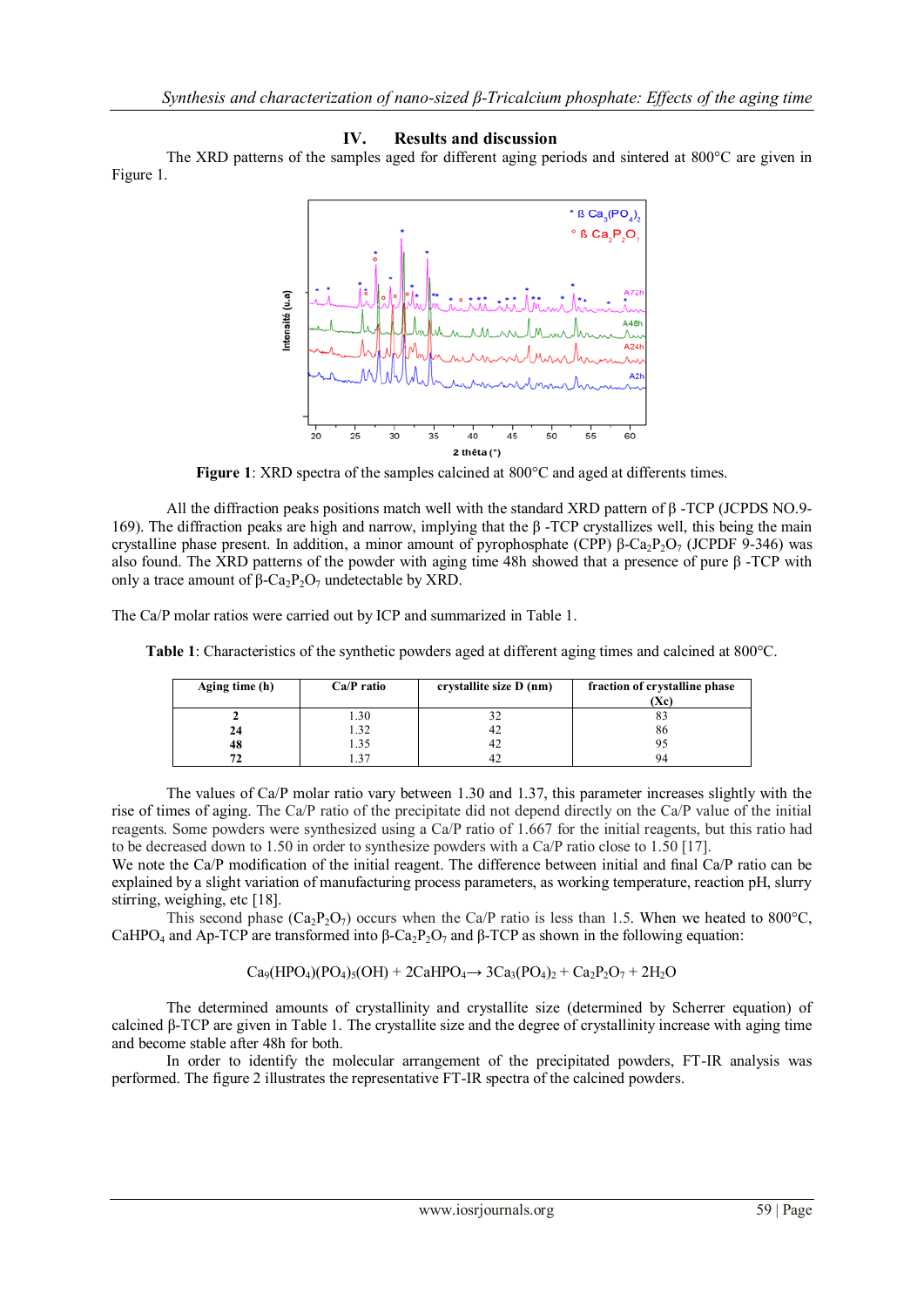

**Figure 2**: FT-IR spectra of the samples calcined at 800°C and aged at different aging time.

It has been found that [19–22] the functional groups generally observed in the FT-IR spectra of calcium phosphate-based materials are  $PO_4^{3.}$ , OH,  $CO_3^{2.}$ , and  $HPO_4^{2.}$  groups in the range 4000–400 cm<sup>-1</sup>. These spectrumsare similar to that of β–TCP, it clearly shows the characteristic bands of phosphate groups appeared for all the samples:  $v^2$  PO<sub>4</sub> at 456 cm<sup>-1</sup>, v4 PO<sub>4</sub> bands at 561–613 cm<sup>-1</sup>, and v3 PO<sub>4</sub> band in the rangeof 1100– 1000 cm<sup>-1</sup> in all the cases. The presence of bands at 1120, 1100, 1006 and 945 cm<sup>-1</sup> can be assigned to PO<sub>4</sub> groups of β–TCP. Hydroxyl groups were also discerned at 1640 and 3400 cm-1 (weak intensity). In addition, at 727, 1190 and 1213 cm<sup>-1</sup>, we can observe the presence of  $P_2O_7^{4}$  group, which is characteristic to the calcium pyrophosphate phase  $Ca_2P_2O_7$  in agreement with the previous XRD results. It should be noted that the characteristic peaks of  $Ca_2P_2O_7$  were not found in XRD profiles of the powder with aging time 48h.

The DTA/TG data are shown in figure 3. Two endothermic peaks at  $\sim 100^{\circ}$  C and  $\sim 460^{\circ}$  C are associated to the removal of absorbed and crystalline water respectively. The third at ~800° C correspond to the transformation from precursor to β-TCP.

The morphologies of the β-TCP calcined powders aged 2h (TCP 2h) and 72h (TCP 72h) were shown in Figure 4a and 4b respectively. It was observed that β-TCP comprised of nanosized particles were almost spherical and highly agglomerated, a slight increase in particle size was observed by increasing the time Ripening, the observed particle size was  $\sim$ 300 nm and  $\sim$  400 nm for (TCP 2h) and (TCP 72h) respectively. It has been found that nanoparticles with sphericalmorphology are better than other irregular morphologies due to the well space fillings and the low percentage of voids in the final product [23].



**Figure3** : Thermal analysis of the as-dried sample for 2 h of aging